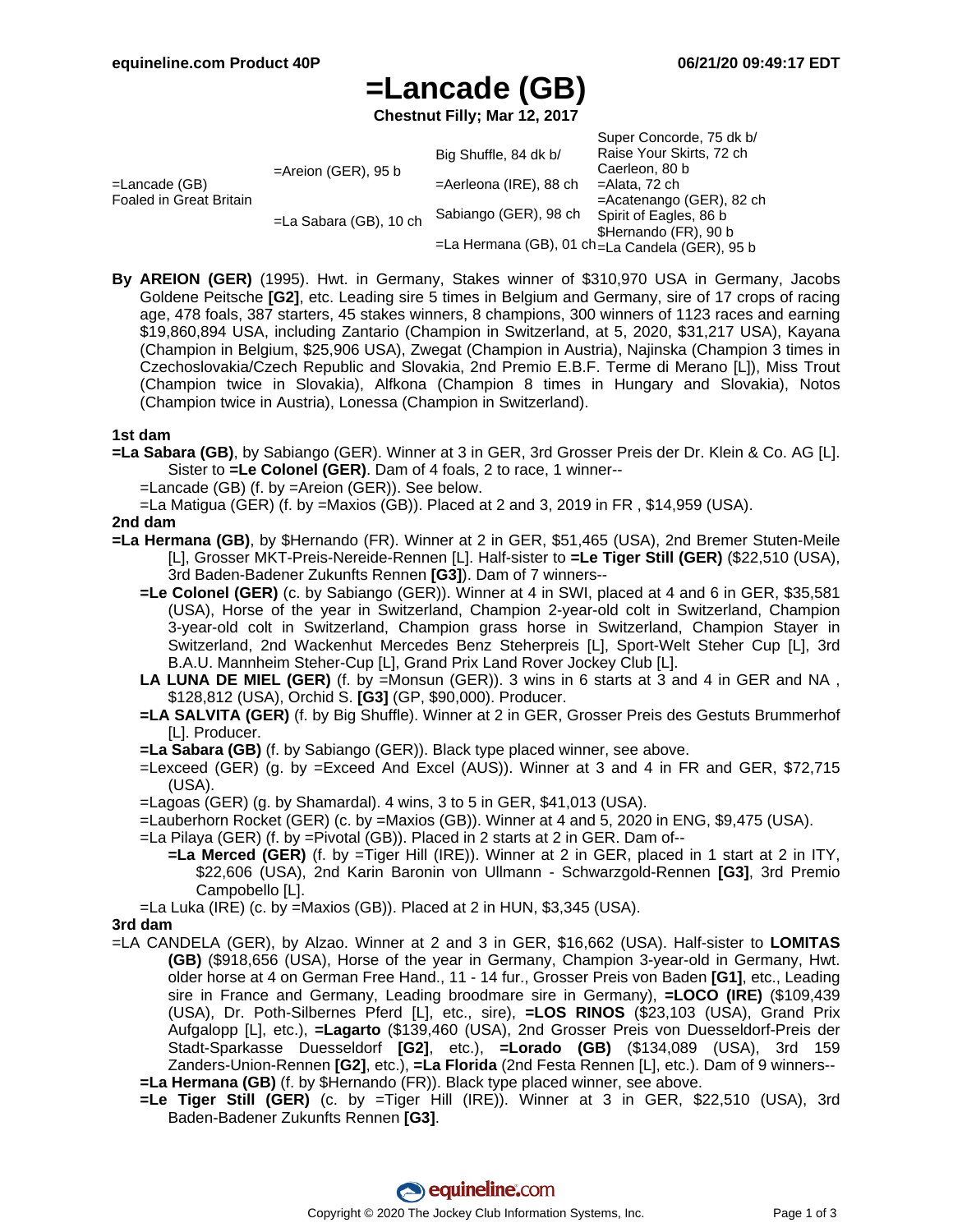# **=Lancade (GB)**

**Chestnut Filly; Mar 12, 2017**

=La Caldera (GB) (f. by \$Hernando (FR)). 2 wins at 4 in GER, \$7,893 (USA). Dam of--

**=La La Land (GER)** (f. by Outstrip (GB)). Winner at 2 and 3, 2020 in GER, placed in 1 start at 2, 2019 in FR , \$82,555 (USA), 3rd Grosser Preis von Engel & Volkers Dusseldorf - Junioren Preis [L], Henkel-Stutenpreis [L].

Laterly (IRE) (g. by =Tiger Hill (IRE)). 8 wins, 2 to 7 in ENG, \$121,070 (USA).

=Lapao (GER) (g. by \$Daylami (IRE)). 5 wins, 3 to 6 in FR , placed at 2 and 3 in GER, \$111,475 (USA).

- =Los Cantos (GER) (g. by =Tiger Hill (IRE)). 8 wins, 3 to 7 in GER and FR , placed at 9 in BEL, \$47,635 (USA).
- =Lucretia (GER) (f. by Sabiango (GER)). Winner at 3 and 4 in FR , placed in 2 starts at 2 in GER, \$43,423 (USA). Producer.
- =La Cabra (GER) (f. by =Dashing Blade (GB)). Winner at 3 in GER, \$6,174 (USA).
- =Lord Nico (GER) (c. by Ransom O'War). Winner at 3 in GER, \$4,773 (USA).
- =La Cecilia (GER) (f. by =Wiener Walzer (GER)). Placed at 3 in FR and GER, \$4,475 (USA).
- =Lord of Bavaria (GER) (c. by =Lord of England (GER)). Placed at 3 in GER, \$4,246 (USA).

#### **4th dam**

- **=LA COLORADA (GER)**, by =Surumu (GER). 3 wins at 2 and 3 in GER, Champion 2-year-old filly in Germany, Herbststuten-Gatzweilers Alt Pokal**-G3**, Oppenheim-Rennen [L], Preis der Winterkonigin [L], 2nd ARAG Schwarzgold-Rennen-German One Thousand Guineas**-G3**, Preis des Casino Travemunde-Stutenpreis der Dreijahrigen [L], 3rd Ludwig Goebels-Erinnerungsrennen**-G3**. Broodmare of the year in 1991. Sister to **=La Concordia (GER)** (3rd Albert von Weinberg-Rennen [L]), half-sister to **=La Calera (GER)** (3rd Rudolf Oetker-Rennen). Dam of 9 winners, including--
	- **LOMITAS (GB)** (c. by Niniski). 10 wins in 19 starts, 2 to 5 in GER and NA , \$918,656 (USA), Horse of the year in Germany, Champion 3-year-old in Germany, Hwt. older horse at 4 on German Free Hand., 11 - 14 fur., Grosser Preis von Baden **[G1]**, Geno Europa Preis des Genossenscaftlichen Finanz **[G1]**, Der Grosse Preis der Berliner Bank **[G1]**, Idee Hansa-Preis **[G2]**, Gerling Preis **[G2]**, Arag Junioren Preis [L], Consul Bayeff Rennen [L], Dr. Busch-Memorial [L], etc. Leading sire in France and Germany, Leading broodmare sire in Germany.
	- **=LOCO (IRE)** (c. by Sadler's Wells). 8 wins, 3 to 6 in GER, \$109,439 (USA), Dr. Poth-Silbernes Pferd [L], 2nd Dr. Poth-Silbernes Pferd [L], 3rd Preis der Merck Finck & Co. Privatbankiers [L]. Sire.
	- **=LOS RINOS** (c. by Beldale Flutter). 10 wins, 2 to 6 in GER, \$23,103 (USA), Grand Prix Aufgalopp [L], Preis der Firma Jungheinrich Garelstapler [L], 2nd Robert Pferdmenger Rennen [L].
	- **=Lagarto** (c. by Never So Bold (IRE)). 9 wins, 2 to 5 in GER, \$139,460 (USA), 2nd Grosser Preis von Duesseldorf-Preis der Stadt-Sparkasse Duesseldorf **[G2]**, 3rd Ittlingen-Pokal [L], Spreti-Memorial [L], Weidenpescher Meile [L].
	- **=Lorado (GB)** (g. by =Konigsstuhl (GER)). 8 wins, 2 to 6 in GER, \$134,089 (USA), 3rd 159 Zanders-Union-Rennen **[G2]**, Philipp Holzmann-Preis der Dreijahrigen [L], BMW Sachsen Preis [L].
	- **=La Florida** (f. by Ile de Bourbon). 2 wins at 2 in GER, 2nd Festa Rennen [L], 3rd Preus der Landeshauptstadt Munchen [L].
	- =La Candela (GER) (f. by Alzao). See above.
	- =La Dulcera (GER) (f. by Dulcero). Unraced.
		- =Legionar (GB) (c. by =Lateral (GB)). 8 wins, 2 to 5 in CZE and SVK, placed at 4 in HUN, Horse of the year in Slovakia, Champion 2-year-old colt in Slovakia, Champion 3-year-old colt in Slovakia, Champion miler twice in Slovakia, Champion imported Stayer in Slovakia.
	- =La Calima (GER) (f. by =Cadeaux Genereux (GB)). Unraced.
		- **=Los Colmos (SAF)** (g. by National Assembly). 8 wins, 2 to 6 in SAF, \$64,472 (USA), 3rd Sophomore Sprint [L].

**=La Bandera (GB)** (f. by Bahhare). Winner at 3 in ITY, \$35,627 (USA), 2nd Premio Seregno [L].

- =La Salina (GER) (f. by \$Singspiel (IRE)). Unplaced in 2 starts in GER and ITY.
	- **LA SALDANA (GER)** (f. by =Fastnet Rock (AUS)). Winner in 4 starts at 2 and 3 in GER, placed in 1 start at 4 in NA , \$56,134 (USA), Karin Baronin von Ullmann - Schwarzgold-Rennen **[G3]**.
	- **=La Dawa (GB)** (f. by \$Dansili (GB)). Winner at 2 in GER, \$19,045 (USA), 2nd Preis des Union Gestuts [L].